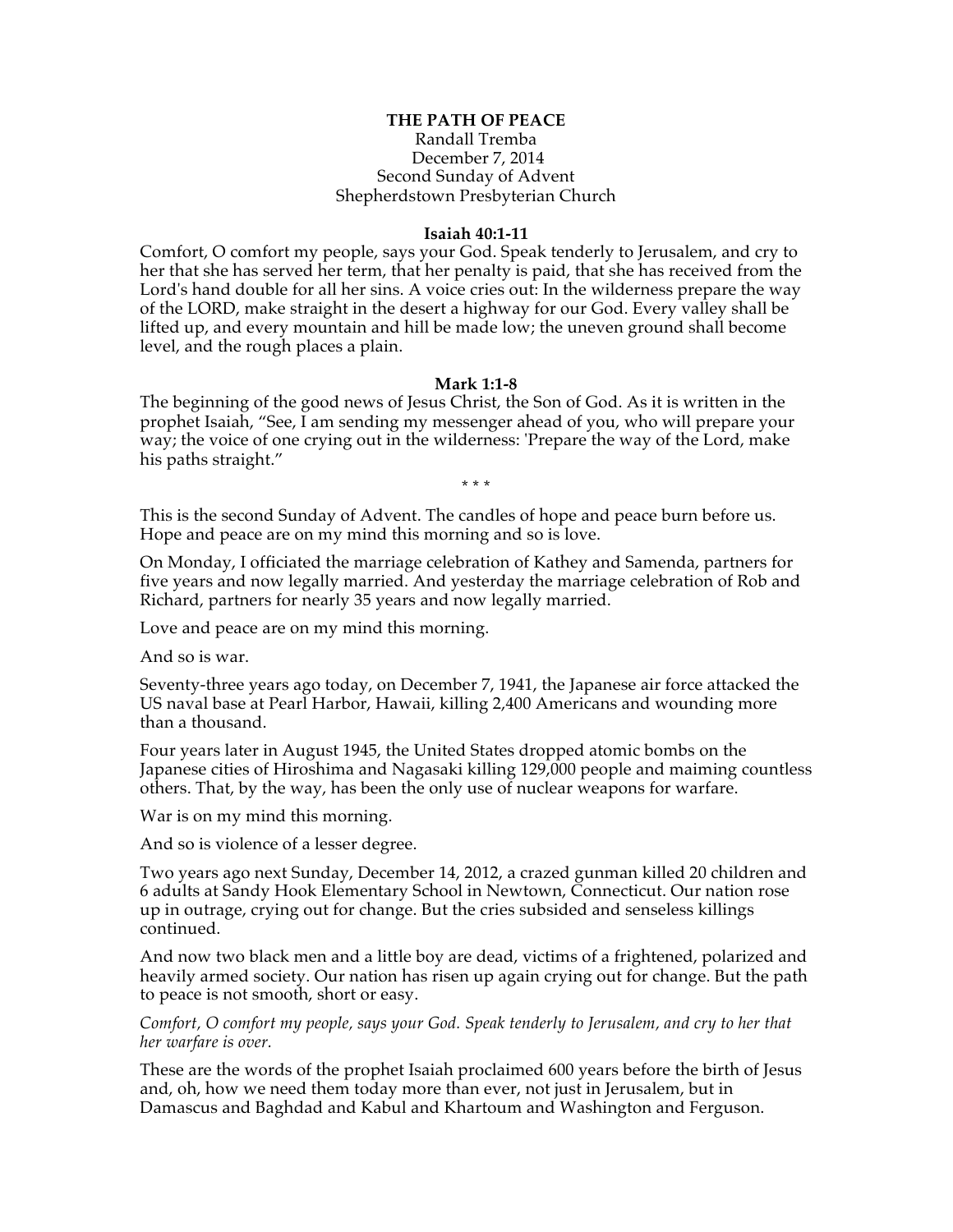*Comfort, O comfort my people, says your God. Speak tenderly to Jerusalem, and cry to her that her warfare is over. A voice cries out: Prepare the way of the LORD, make straight in the desert a highway for our God. Every valley shall be lifted up, and every mountain and hill be made low; the uneven ground shall become level, and the rough places a plain. Then the glory of the LORD shall be revealed, and all people shall see it together.*

What ever else Advent may be, it is a season of longing, a burning and aching for peace. The path of peace is not smooth or short or easy, in part, because peace without justice is no peace at all. The path to peace is not smooth or straight. Many obstacles stand in the way, stand in the way like mountains, valleys, crooked ways, uneven ground and rough places.

Prepare the way for the Prince of Peace. But expect hard work.

Fifty years ago this week, December 10, 1964, Martin Luther King, Jr. accepted the Nobel Peace Prize with these words.

*I accept the Nobel Prize for Peace at a moment when 22 million Negroes in the United States are engaged in a creative battle to end the long night of racial injustice. I accept this award on behalf of a civil rights movement, moving with determination and a majestic scorn for risk and danger to establish a reign of freedom and a rule of justice. I am mindful that debilitating and grinding poverty afflicts my people and chains them to the lowest rung of the economic ladder.*

*I must ask why this prize is awarded to a movement, beleaguered and committed to unrelenting struggle; to a movement, which has not won the very peace, which is the essence of the Nobel Prize.*

*I must conclude that this award is a profound recognition that nonviolence is the answer to the crucial political and moral question of our time—the need for humankind to overcome oppression and violence without resorting to violence and oppression. Civilization and violence are antithetical concepts.*

The path to peace is not smooth or easy, not among the nations, or in our own hearts. But we mustn't give up.

I've been reading *Unbroken: A World War II Story of Survival, Resilience, and Redemption* by Laura Hillenbrand. *Unbroken* is the story of Louis Zamperini, an Olympic track star who survived a plane crash in the Pacific theater, spent 47 days drifting on a raft, living on rainwater and an occasional bird or fish. He drifted into Japanese waters and was taken prisoner and then survived two and a half years of brutal treatment before being released after the bombing of Hiroshima and Nagaski.

*Unbroken* is a story of survival through one dark night after another, through one storm after another, hoping against hope that morning would dawn one more time. This is a story not just about a war hero. This is a testimonial to the resilience of the human spirit up against dire odds and insurmountable obstacles, you know, like making the world, including your own world, more peaceful, more just, less greedy, less violent. As the story of Zamperini reveals, the human spirit is resilient. It doesn't give up easily.

That path of peace is not easy, short or smooth. So we mustn't give up—as Martin Luther King proclaimed in his acceptance speech 50 years ago, like a voice crying in the wilderness.

*I refuse to accept the cynical notion that nation after nation must spiral down a militaristic stairway into the hell of thermonuclear destruction. I believe that unarmed truth and unconditional love will have the final word in reality. I believe that wounded justice, lying prostrate on the blood-flowing streets of our nations, can be lifted from this dust of shame to reign supreme among the children of humanity. I still believe that one day humankind will bow before the altar of God and be crowned triumphant over war and bloodshed, and nonviolent redemptive*